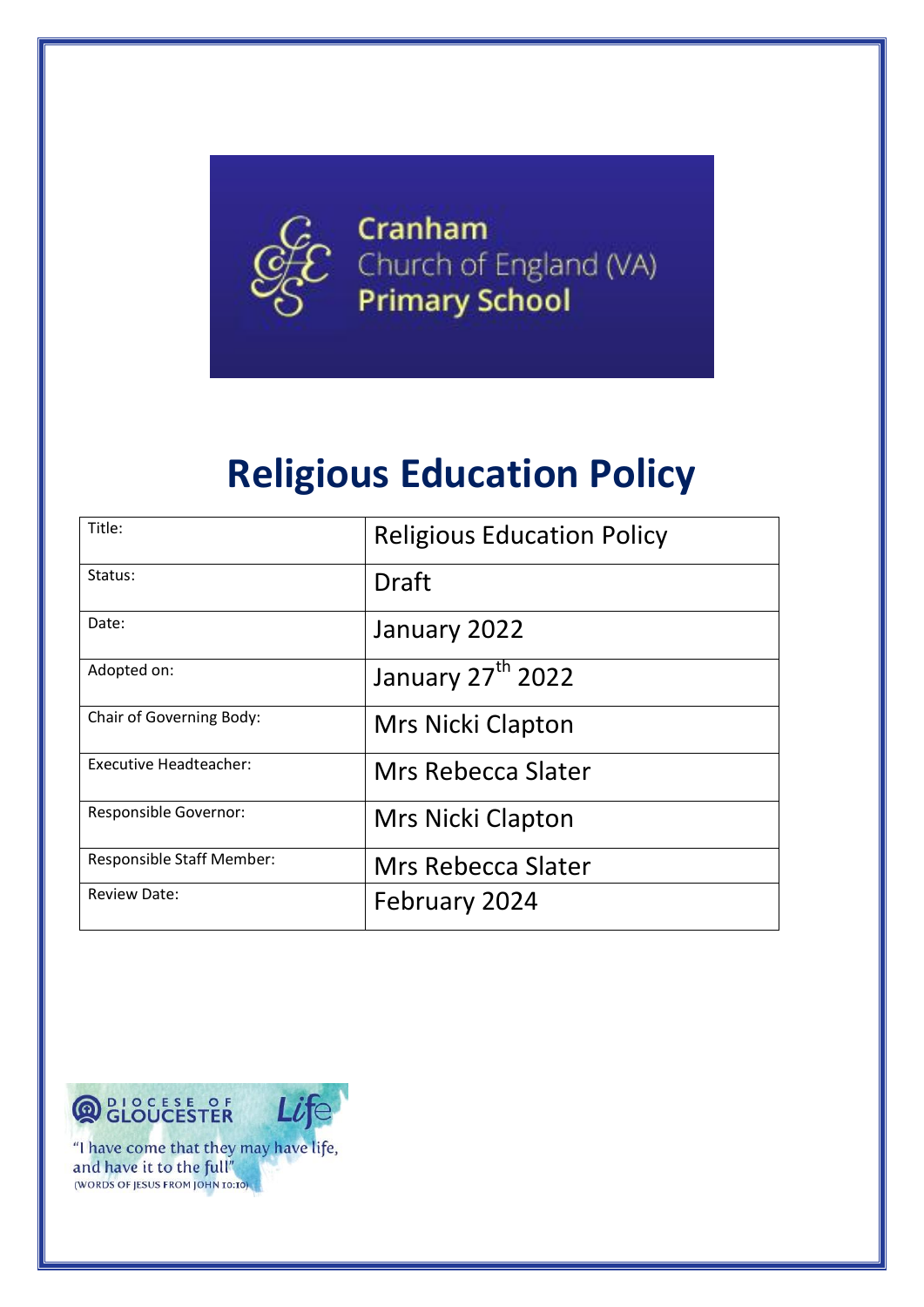# **Contents**

| Appendix Two: RE Intent, Implementation and Impact statement 7 |  |
|----------------------------------------------------------------|--|

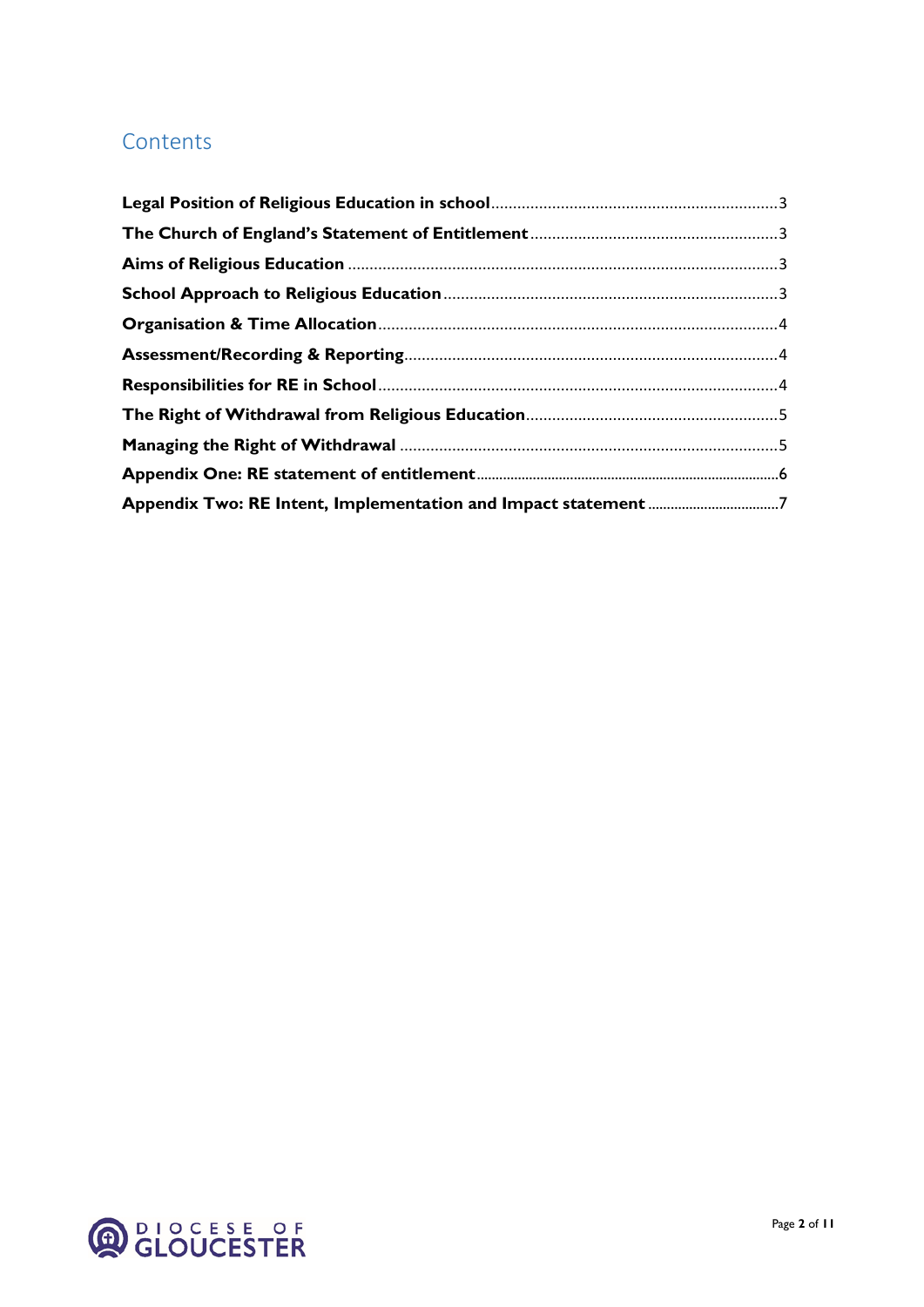### **Name of School: Cranham C of E Primary School**

**School's Vision: Sowing the seeds of learning, through courage, compassion and community.**

## <span id="page-2-0"></span>**Legal Position of Religious Education in school**

Religious Education is unique in the curriculum as it is neither a core or foundation subject. In the 1988 Education Act it states, 'Religious Education has equal standing in relation to core subjects of the National Curriculum in that it is compulsory for all pupils'. Cranham is a Church of England Voluntary Aided School therefore the provision of Religious Education must be in accordance with the school's Trust Deed. The Governors, in accordance with the Head Teacher, have decided to adopt the Gloucestershire Agreed Syllabus for Religious Education 2017 – 2022/South Gloucestershire Agreed Syllabus for Religious Education 2016-2021.

### <span id="page-2-1"></span>**The Church of England's Statement of Entitlement**

The Statement of Entitlement outlines the aims and expectations for Religious Education in Church of England Schools and guides this school's approach to RE. Full details of this document can be found in Appendix One.

### <span id="page-2-2"></span>**Aims of Religious Education**

At this school, RE supports and strengthens the vision, ethos and values which are at the heart of what we aim to do in every aspect of school life. The importance placed on the development of the whole child spiritually, morally, socially, culturally and intellectually is reflected in the RE curriculum.

Specifically, RE aims to enable pupils of all abilities and stages of development to:

- Learn about religion develop a secure understanding of what it means to have a religion and a good understanding of the most significant religions from around the World.
- Learn from religion consider how best to live our lives and how religion can play a part in our choices and our values.

### <span id="page-2-3"></span>**School Approach to Religious Education**

In line with all church schools, this school has duty to provide accurate knowledge and understanding of religions and world views. A wide range of imaginative teaching methods and pupil groupings ensure effective RE sessions. We appreciate the positive impact that local faith communities can have on pupils' experience in RE. Therefore this school encourages visits to places of worship and welcomes visitors from different faith communities. We recognise it is vitally important that teachers demonstrate respectful attitudes towards all faiths, modelling the attitudes and responses we would expect from our pupils.

As identified in the Statement of Entitlement, teaching and learning in RE in this school will provide:

- Develop knowledge and understanding of Christian beliefs and practices so that they understand the importance of the Bible, the role of the church and recognise that for Christians their faith provides a way of interpreting life and its meaning.
- Develop knowledge and understanding of the beliefs and practices of some of the other principal religions in Britain.
- Understand how belief may impact on culture, relationships, values and lifestyle.
- Understand how belief can be expressed in a variety of ways including art, dance, music, ritual celebration and in different cultural settings.

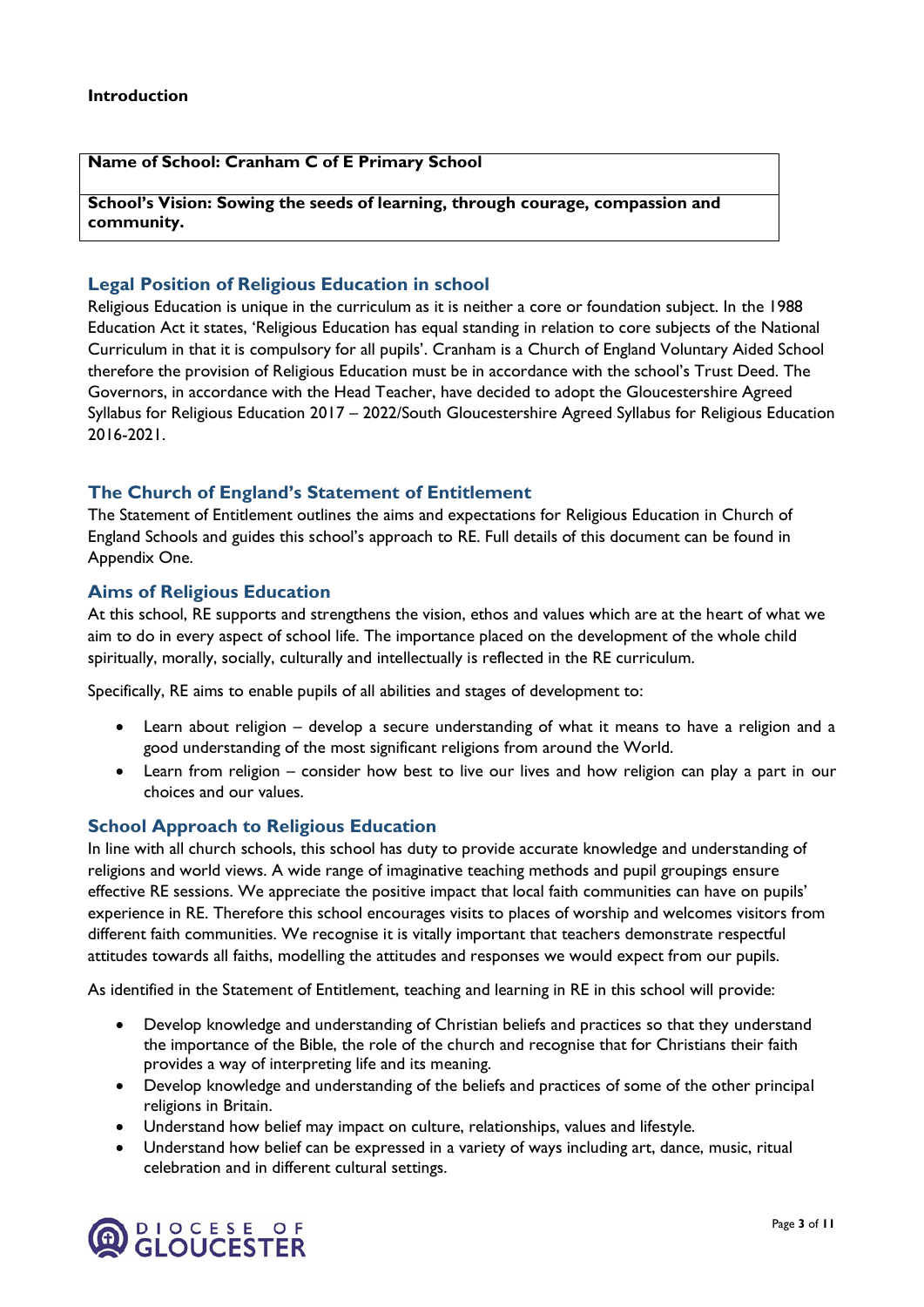- Develop spiritually, morally, culturally and socially by helping them to reflect upon personal feelings, responses and relationships.
- Explore ways in which religious values and teaching have an impact on actions and decisions for people of faith be supported in their own search for meaning and purpose in life.
- Develop a sense of awe, wonder and mystery.
- Explore concepts love, forgiveness and sacrifice.
- Develop skills of reflection, empathy, communication, analysis, investigation, interpretation, evaluation and synthesis develop attitudes of respect, sensitivity, open mindedness and self-esteem.

### <span id="page-3-0"></span>**Organisation & Time Allocation**

In accordance with the structure of Gloucestershire Agreed Syllabus/South Gloucestershire Agreed Syllabus we have agreed that:

In the Foundation Stage pupils will be introduced to a range of faith traditions and will be taught RE for 36 hours over the year.

At Key Stage 1 pupils study Christianity, Judaism and Islam. RE will be taught for at least 36 hours over the year. This is mainly done through weekly R.E sessions, but some focus weeks and days also contribute.

At Key Stage 2 pupils study Christianity, Judaism, Hinduism and also consider non-religious worldviews. RE will be taught for at least for 45 hours over the year. This is done through weekly R.E sessions.

### <span id="page-3-1"></span>**Assessment/Recording & Reporting**

The Gloucestershire Agreed Syllabus for Religious Education 2017-2020 sets out a structure for recognising pupil achievements and each pupil can work progressively towards achieving the expected end of key stage learning outcomes as outlined in the syllabus.

R.E is assessed through Insight – Success Tracker. This online markbook allows us to assess against the agreed Religious Education syllabus 2017. We also do Unit assessments each term, which allow us to assess Understandng Christianity and the teaching of other religions in more detail.

School reports are sent home in the summer term of each year and the RE report is written with reference to assessment records as well as pupils' individual work.

### <span id="page-3-2"></span>**Responsibilities for RE in School**

The **subject leader** is responsible for overseeing the teaching and learning of religious education in the school. The role includes:

- Ensuring personal subject knowledge and expertise are kept up-to-date by participating in CPD for RE
- Providing and sourcing in-service training for staff as necessary
- Ensuring the staff are familiar with the syllabus and supporting resources such as *Understanding Christianity*
- Supporting and clarifying approach to planning, delivery and assessment
- Acquiring and organising appropriate resources.
- Monitoring the teaching and learning of RE through regular lesson observations, work scrutiny, learning walks, analysis of data and pupil voice and be able to discuss impact and standards
- Contributing to the SIAMS self evaluation process particularly around Strand 7

The Head Teacher and Governors make sure:

- All pupils make progress in achieving the learning outcomes of the RE curriculum
- The subject is well led and effectively managed and that standards and achievement in RE and the quality of the provision are subject to regular and effective self-evaluation

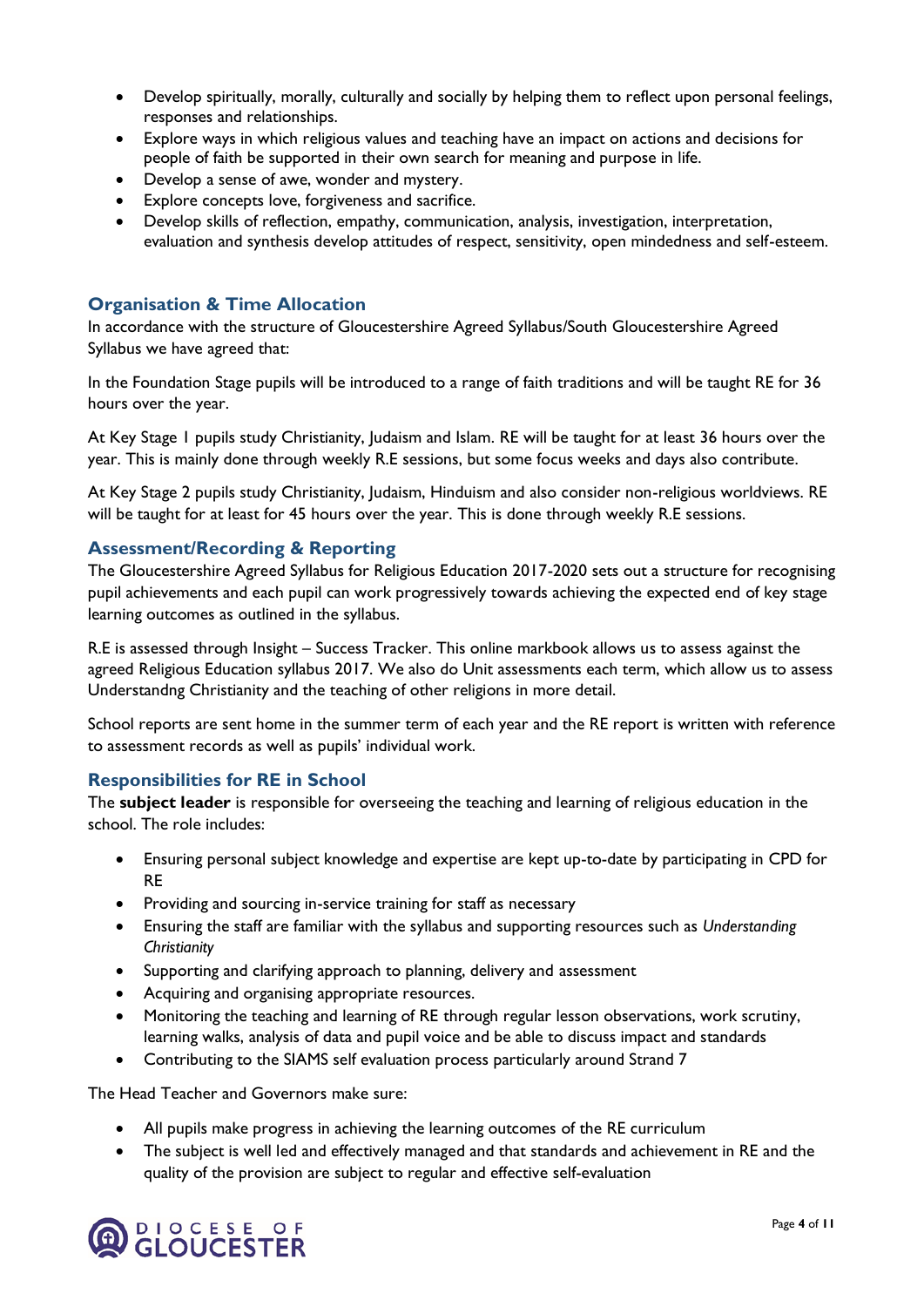- Those teaching RE are suitably qualified and trained in the subject and have effective and regular opportunities for CPD
- Teachers newly appointed to church schools are provided with support offered by the diocese to enable them to become effective teachers of RE
- Clear information is provided for parents on the RE curriculum and the right to withdraw
- Teachers are aware that they do not have to teach RE unless specifically appointed to do so
- RE is resourced, staffed and timetabled so that the school can fulfil its legal obligations on RE and pupils make good progress

# <span id="page-4-0"></span>**The Right of Withdrawal from Religious Education**

At Cranham School we wish to be an inclusive community but recognise that parents have the legal right to withdraw their children form religious education on the grounds of conscience. However, the right of withdrawal does not extend to other areas of the curriculum when, as may happen on occasions, spontaneous questions on religious matters are raised by pupils or there are issues related to religion that arise in other subjects such as history and citizenship.

We would ask any parent considering this to contact the head teacher to discuss any concerns and anxieties about the policy, provision and practice of religious education at our school.

# <span id="page-4-1"></span>**Managing the Right of Withdrawal**

The school will ensure that parents who want to withdraw their children from RE are aware of the RE syllabus and that it is relevant to all pupils and respects their own personal beliefs.

- Parents should be made aware of its learning objectives and what is covered in the RE curriculum and should be given the opportunity to discuss this, if they wish.
- The school may also wish to review such a request each year, in discussion with the parents.
- The use of the right to withdraw should be at the instigation of parents (or pupils themselves if they are aged 18 or over), and it should be made clear whether it is from the whole of the subject or specific parts of it. No reasons need be given.
- Parents have the right to choose whether or not to withdraw their child from RE without influence from the school, although a school should ensure that parents or carers are informed of this right and are aware of the educational objectives and content of the RE syllabus. In this way, parents can make an informed decision.
- Where parents have requested that their child is withdrawn, their right must be respected, and where RE is integrated in the curriculum, the school will need to discuss the arrangements with the parents or carers to explore how the child's withdrawal can be best accommodated.
- If pupils are withdrawn from RE, schools have a duty to supervise them, though not to provide additional teaching or to incur extra cost. Pupils will usually remain on school premises.
- Where a pupil has been withdrawn, the law provides for alternative arrangements to be made for RE of the kind the parent wants the pupil to receive. This RE could be provided at the school in question, or the pupil could be sent to another school where suitable RE is provided if this is reasonably convenient.
- If neither approach is practicable, outside arrangements can be made to provide the pupil with the kind of RE that the parent wants, and the pupil may be withdrawn from school for a reasonable period of time to allow them to attend this external RE.
- Outside arrangements for RE are allowed as long as the LA SACRE (VC schools) or diocese (VA schools) is satisfied that any interference with the pupil's attendance at school resulting from the withdrawal will affect only the start or end of a school session.

## **Approval/review by governing body**

| Headteacher signed:               | Date: |
|-----------------------------------|-------|
| <b>Chair of Governors signed:</b> | Date: |
| Date of next review:              |       |

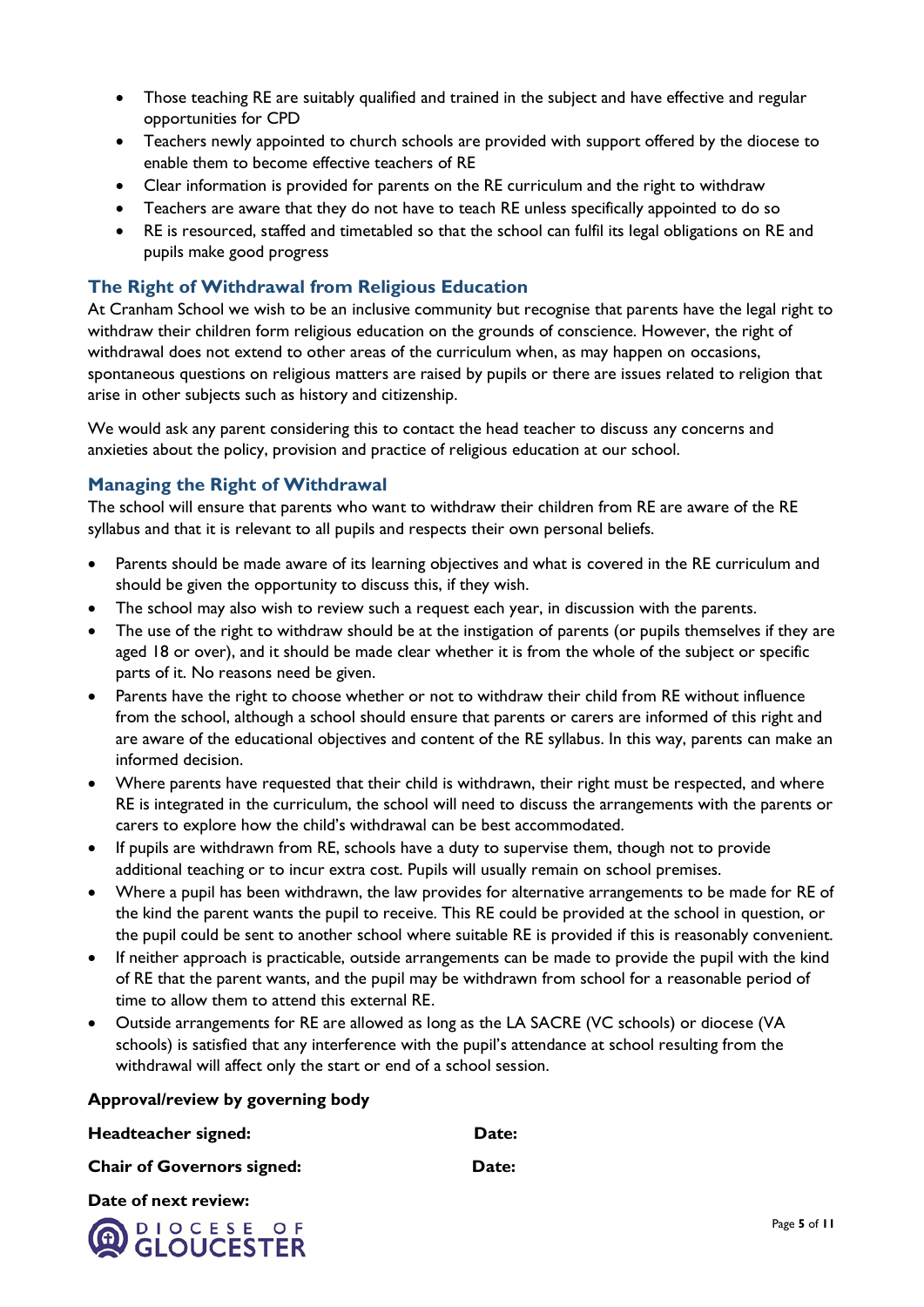# <span id="page-5-0"></span>**APPENDIX ONE – Statement of Entitlement**

**[https://www.churchofengland.org/sites/default/files/2017-](https://www.churchofengland.org/sites/default/files/2017-10/re_statement_of_entitlement_2016_0.pdf) [10/re\\_statement\\_of\\_entitlement\\_2016\\_0.pdf](https://www.churchofengland.org/sites/default/files/2017-10/re_statement_of_entitlement_2016_0.pdf)**

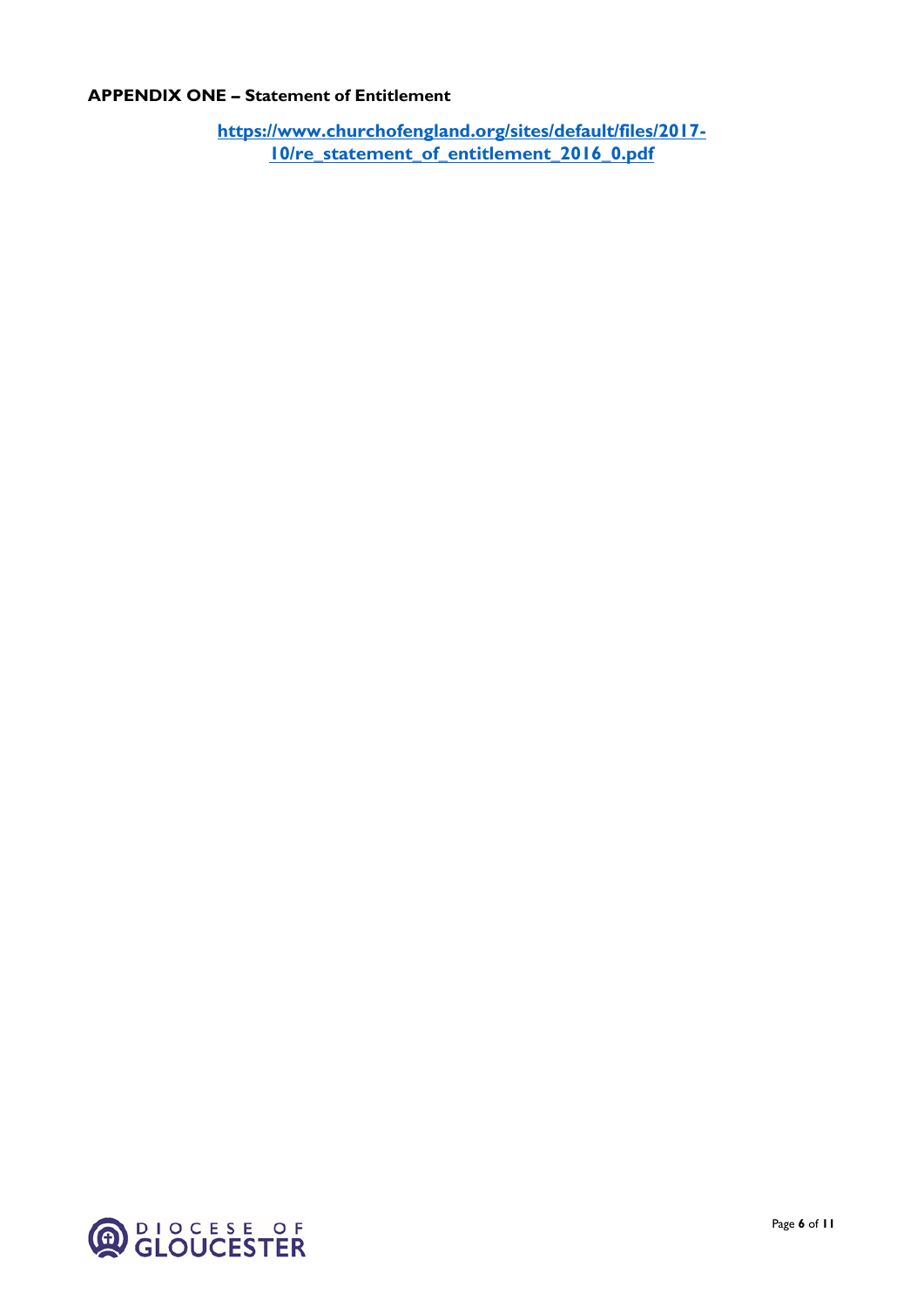# <span id="page-6-0"></span>APPENDIX TWO: RE Intent, Implementation and Impact statement

## **Intent**

The purpose of learning Religious Education is to have a thorough understanding of Christianity and other world religions and have an understanding of the beliefs, customs and rituals of people living in multicultural Britain. Since we are a Church School, children will be predominantly taught Christianity*,* using the Bible narrative. Children will make sense of the bible and the ramifications upon modern living. We also teach Judaism, Hinduism, Islam and Humanism with deep respect and integrity.

Our teaching of RE is grounded in our school values:

**Compassion:** Understanding and caring for others.

**Community:** Celebrating diversity in our local and global communities.

**Courage:** Sharing and exploring ideas around identity and belief with courage.

### **Implementation**

The school uses two schemes to teach religious education:

- Gloucestershire Agreed Syllabus for RE 2017-2022
- Understanding Christianity

A combination of these schemes provides a mainly Christian syllabus with other world religions including Islam, Hinduism and Judaism. They are taught as core units in a 2 year rolling curriculum plan (Appendix 1).

We use a theological skills grid to help us focus on skills alongside the syllabus content. This also ensures that each year group is challenged appropriately in our mixed age classes (Appendix 2). These theological skills are assessed (using formative and summative methods) and recorded on the school's data tracker, INSIGHT.

The **Understanding Christianity** scheme is taught using three components:

#### **COMPONENTS**

Each of the elements contain a range of components. Not all of these will be used in all units, but will be used flexibly, to allow for a variety of teaching and learning experiences for pupils.

#### Making sense of the text

**Exploring the context:** Where does this fit in the "big story"?

**Exploring interpretations:** Pupils' views and a variety of Christian readings

**Exploring purposes:** How do Christians use this text?

**Exploring significance:** Why does this matter?

**Unveiling the concepts:** How does this contribute to understanding key Christian ideas?

**Considering issues.** behind, within and in front of the texts

### Understanding the impact

How, then, do Christians live..?

... in the Christian community? Examining ways in which Church living grows out of biblical teaching

... in their everyday living? Examining ways in which **Christians apply the Bible** day-to-day

What impact do Christianity and Christians have in the world? Examining ways in which Christian belief and practice make a difference in the world

How has this had an impact on how people see the world? Examining the influence of Christian thought on 21st-century thinking and living

### Making connections

**Connecting texts, concepts and Christian living: Developing** understanding of the bigger picture

**Connecting ideas studied and** pupils' own ideas: Using ideas studied to reflect on matters of personal concerr

**Personal and impersonal** evaluation: Allowing pupils to challenge ideas studied, and the ideas studied to challenge pupils' thinking

**Examining implications for pupils'** understanding of self, world and others: Discerning where there might or might not be value to be gained from ideas studied

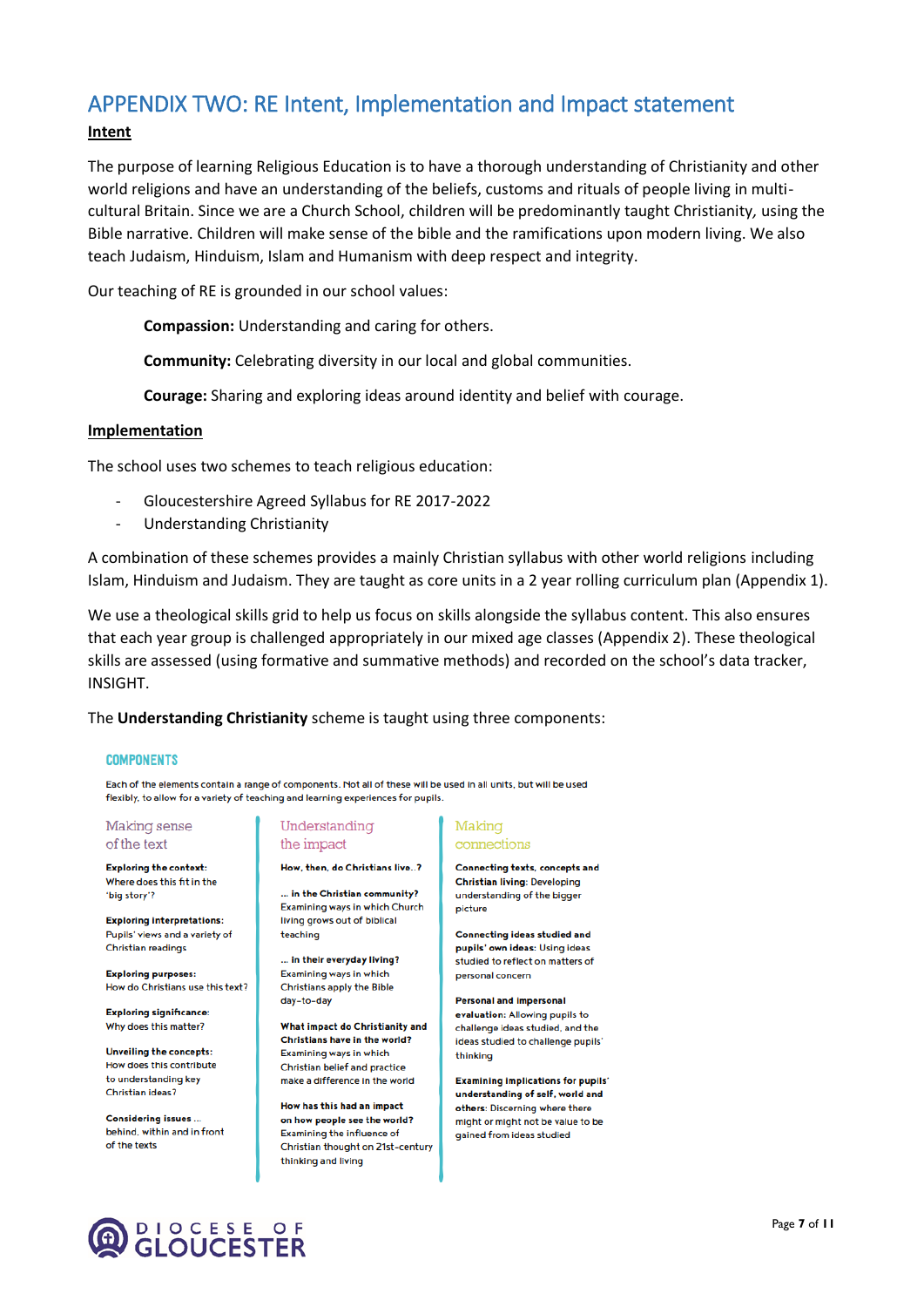## **Pupils Activities/Processes**



# **The Core Concepts of Understanding Christianity**

| God: Fundamental to Christian belief is the existence of God, Father, Son and<br>Holy Spirit.                                                                                                                                                                                                                                                                                                                                                                                                 |  |
|-----------------------------------------------------------------------------------------------------------------------------------------------------------------------------------------------------------------------------------------------------------------------------------------------------------------------------------------------------------------------------------------------------------------------------------------------------------------------------------------------|--|
| 2. Creation: The universe and human life are God's creation. Humans are made in the<br>image of God.                                                                                                                                                                                                                                                                                                                                                                                          |  |
| 3. Fall: Human have a tendency to go their own way rather than keep their place in<br>relation to their Creator. This attitude is called sin, and Genesis 3 fives an account of<br>this rebellion, popularly called the 'Fall'. This is the catastrophic separation between<br>God and humans, between humans and each other and humans and the environment.<br>The idea that humans are 'fallen' and in need of rescue (salvation) sets out the root<br>cause of many problems for humanity. |  |

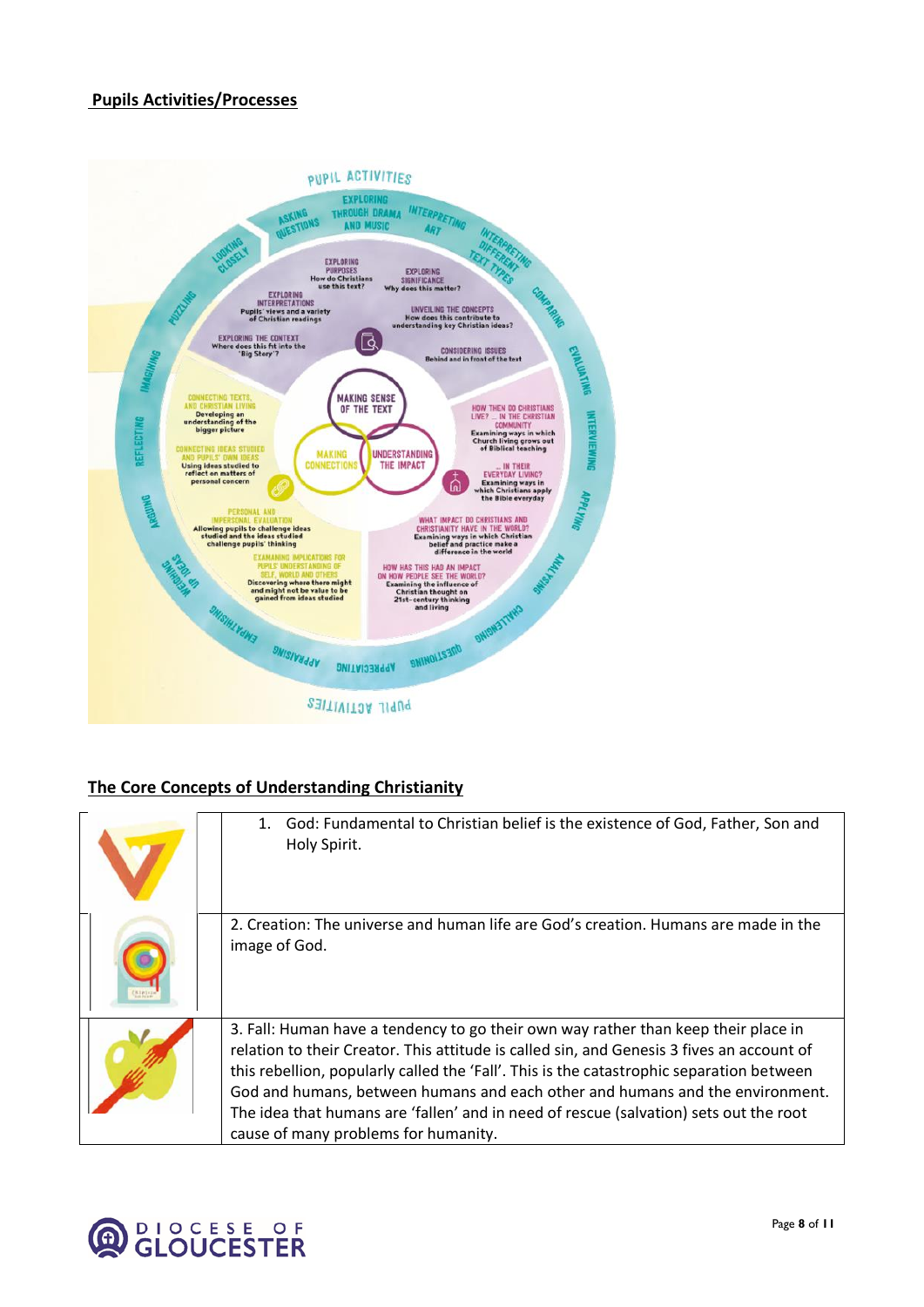| 4. People of God: The Old testament tells the story of God's plan to reverse the impact<br>of the Fall, to save humanity. It involves choosing people who will model a restored<br>relationship with God. The Bible narrative includes the ups and downs of this plan,<br>including the message of the prophets 'who try and persuade people to stick with God.  |
|------------------------------------------------------------------------------------------------------------------------------------------------------------------------------------------------------------------------------------------------------------------------------------------------------------------------------------------------------------------|
| 5. Incarnation: The New Testament presents Jesus as the answer: the Messiah and<br>Saviour, who will repair the effects of the Fall and offer way for humans to be with God<br>again. Incarnation means that Jesus is God in flesh, and that, in Jesus, God came to live<br>among humans.                                                                        |
| 6. Gospel: Jesus' Incarnation is 'good news' for all people. His life, teaching and<br>ministry embody what it is like to one of the people of God, what it means to live in a<br>relationship with God. Jesus' example and teaching emphasise loving one's neighbour.                                                                                           |
| 7. Salvation: Jesus' death and resurrection effect the rescue or salvation of humans. He<br>opens the way back to God. Through Jesus, sin is dealt with and the relationship<br>between God and humans is restored.                                                                                                                                              |
| 8. Kingdom of God: This reflects God's ideal for human life in the world - a vision of life<br>lived in the way God intended. Christians look forward to a time when God's rule is<br>fulfilled at some future point. Meanwhile they seek to live this attractive life as in<br>God's Kingdom, following Jesus' example, inspired and empowered by God's spirit. |



**OB** CLOUCESTER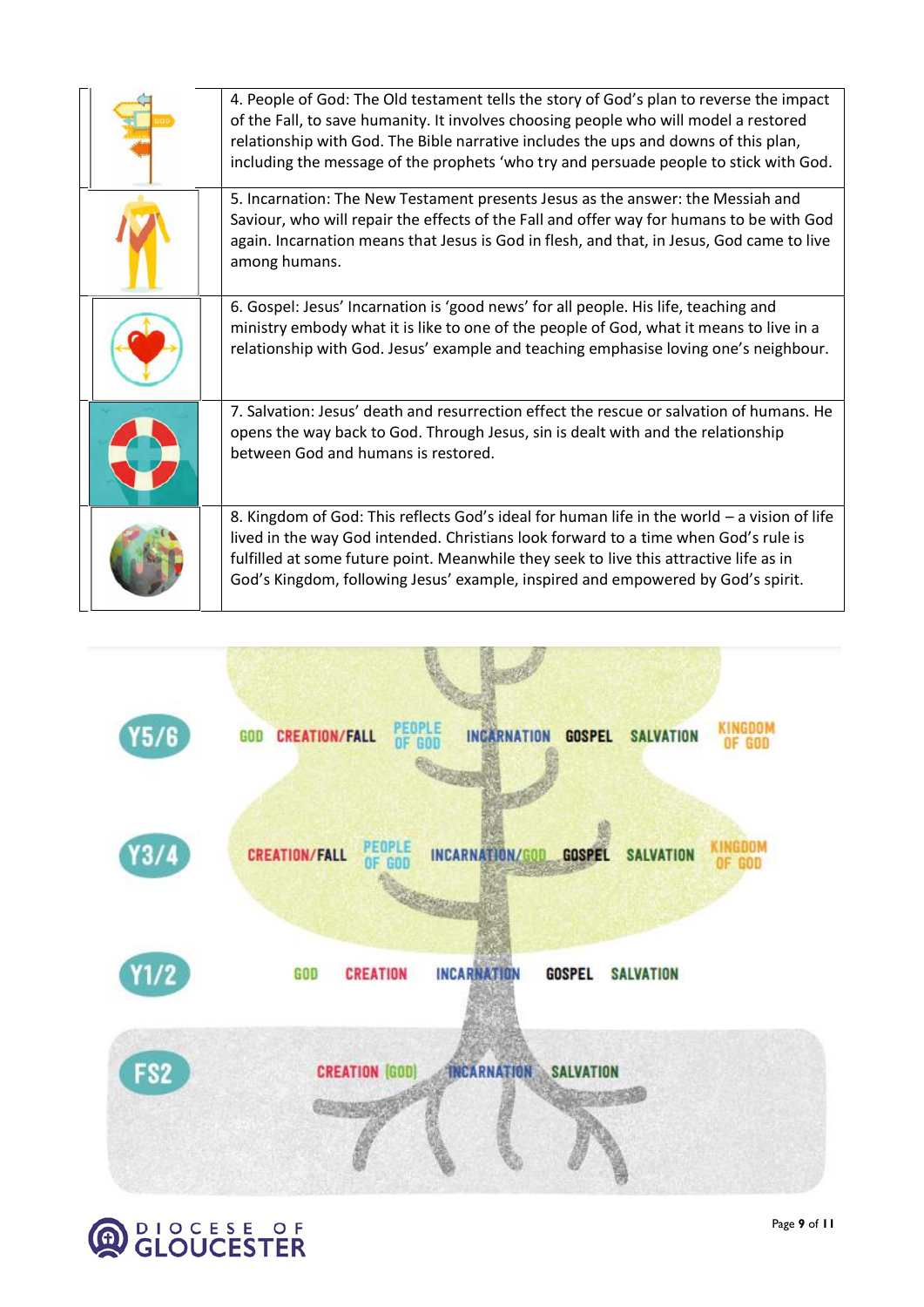# **Overview: Core Concepts and Key Questions**

| Concept         | <b>EYFS</b>               | Y1/2                       | Y3/4                                         | Y5/6                                      |
|-----------------|---------------------------|----------------------------|----------------------------------------------|-------------------------------------------|
| God             | F1: Why is the            | 1.1 What do Christians     | (See 2a.3 Trinity/                           | 2b.1 What does it mean if                 |
|                 | word 'God' so<br>special  | believe God is like?       | Incarnation)                                 | God is holy and loving?                   |
| Creation / Fall |                           | 1.2 Who made the           | 2a 1: What do                                | 2b.2 Creation and                         |
|                 |                           | world                      | Christians learn from<br>the Creation story? | science: conflicting or<br>complementary? |
| People of God   |                           |                            | 2a.2 What is it like to                      | 2b.3: How can following                   |
|                 |                           |                            | follow God?                                  | God being freedom and<br>justice?         |
| Incarnation     | F2: Why is                | 1.3 Why does               | 2a.3 What is the                             | 2b.4: Was Jesus the                       |
|                 | Christmas so              | Christmas matter to        | Trinity?                                     | Messiah?                                  |
|                 | special to<br>Christians? | Christians?                |                                              |                                           |
| Gospel          |                           | 1.4 What is the good       | 2a.3 What kind of                            | 2b.5: What would Jesus                    |
|                 |                           | news that Jesus<br>brings? | world did Jesus want?                        | do?                                       |
| Salvation       | F3: Why is                | 1.5 Why does Easter        | 2a.5: Why do                                 | 2b.6 What did Jesus do to                 |
|                 | Easter so special         | matter to Christians?      | Christians call the day                      | save human beings?                        |
|                 | to Christians?            |                            | Jesus died 'Good<br>Friday'?                 |                                           |
| Kingdom of      |                           |                            | 2a.6 When Jesus left,                        | 2b.8 What kind of King is                 |
| God             |                           |                            | what was the impact                          | Jesus?                                    |
|                 |                           |                            | of Pentecost?                                |                                           |
|                 | <b>Beech Class</b>        | <b>Beech Class</b>         | Oak Class                                    | <b>Hazel Class</b>                        |

## **Enrichment in RE**

There is a huge focus on community within RE, for example through visiting and contributing to our village church, St James the Great which we sometimes refer to as 'our extra classroom'! We also like to invite people in to talk about their faith. We teach a creative curriculum where children have opportunities to respond in their own ways to the learning such as through poetry, painting and discussion. We show how the bible teaches compassion especially through parables, and how activities such as reflection and spirituality can bring people peace and courage.

## **Impact**

Children at Cranham enjoy learning about other religions and why people choose, or choose not to follow a religion. Through their RE learning, the children are able to make links between their own lives and those of others in their community and in the wider world. RE often supports social aspects of learning in both history and geography and we make these links explicit where appropriate. Through RE, our children are developing an understanding of other people's cultures and ways of life, which they are then able to communicate to the wider community.

RE offers our children the means by which to understand how other people choose to live and to understand why they choose to live in that way. As such, RE is invaluable in an ever changing and shrinking